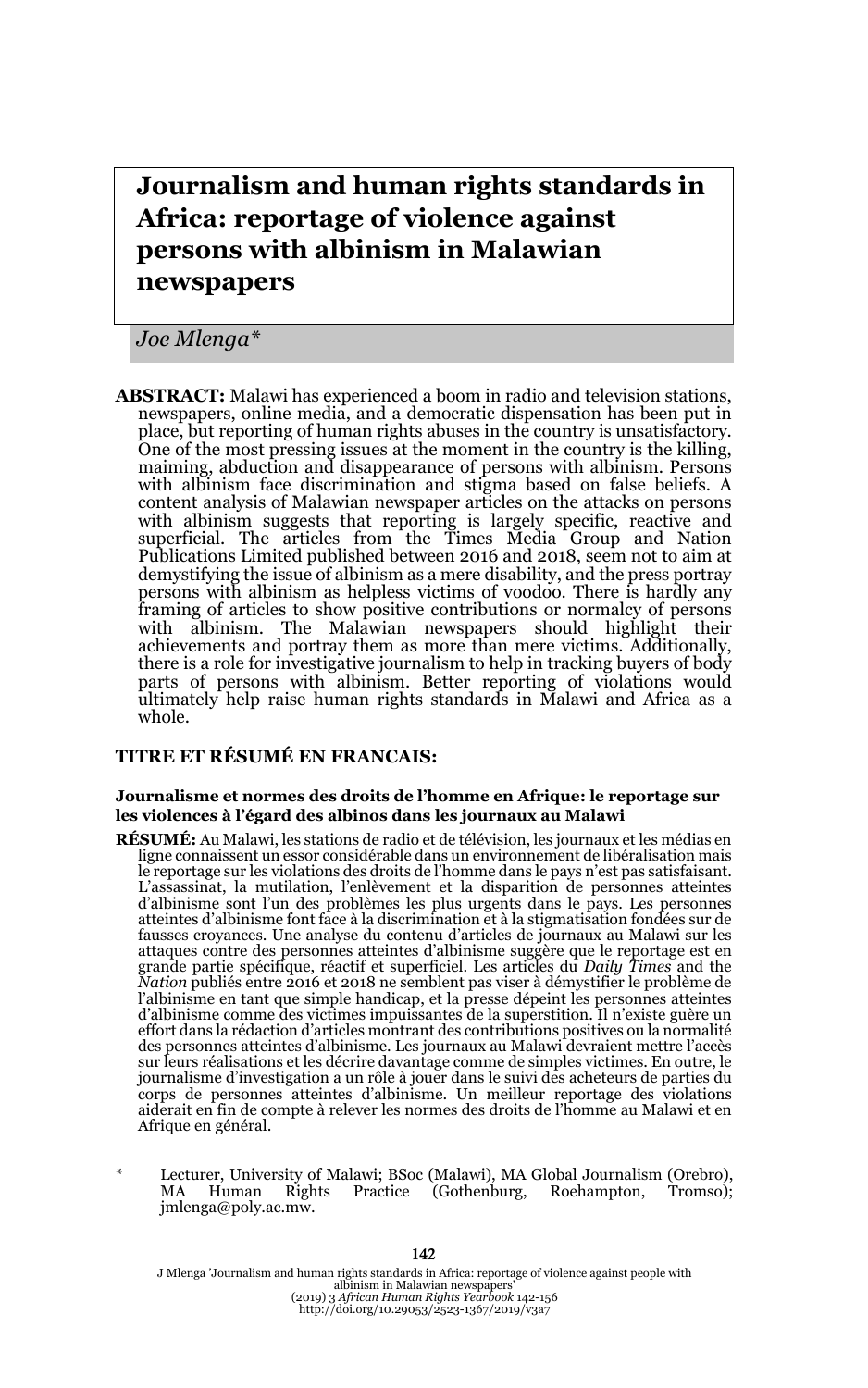**KEY WORDS:** albinism, killings, journalism, content analysis, Malawi, superstition

#### **CONTENT:**

| $\mathbf{1}$   |                                                             |  |
|----------------|-------------------------------------------------------------|--|
| $\overline{2}$ |                                                             |  |
| 3              |                                                             |  |
| $\overline{4}$ |                                                             |  |
|                |                                                             |  |
| $\frac{5}{6}$  | Reporting of attacks on persons with albinism in the        |  |
|                |                                                             |  |
| 7              | Reporting of attacks on persons with albinism in the Nation |  |
|                |                                                             |  |
| 8              |                                                             |  |
| 9              |                                                             |  |
| 10             |                                                             |  |

#### **1 BACKGROUND: THE MEDIA IN MALAWI**

The media in Malawi have boomed in the 25 years of multi-party democracy following the fall of founding father Kamuzu Banda. In 1994, Banda, whose 30 year reign was marked by abuse of human rights and lack of rule of law, lost a watershed election to opposition opponent Bakili Muluzi.<sup>1</sup> Under Kamuzu Banda's rule there was a single daily newspaper, *The Daily Times*, a solitary weekly called *Malawi News* and a lone radio station, the Malawi Broadcasting Corporation.2 There was no television station.3 The existing media houses were propaganda tools that helped maintain the status quo.<sup>4</sup>

With newly found freedoms and rights entrenched in the 1994 Constitution designed to reflect the democratic dispensation, alternative newspapers and radio stations flourished. Television stations however started operating in Malawi only a few years later in 1999.5 As of 2019 there are two established print media houses, namely the Times Media Group and the Nation Publications Limited. The Times Media Group publishes *The Daily Times*, *Malawi News* and *Sunday Times*. It also operates Times Television and Times Radio, and an online news site. The Nation Publications Limited publishes *The Nation*, a daily; the *Weekend Nation* which appears on Saturdays, and *Nation on Sunday*. The firm also has an online news site. Furthermore there are 27 licensed local television stations and 60 licensed FM radio stations in Malawi.<sup>6</sup>

<sup>1</sup> JK van Donge 'Kamuzu's legacy: the democratization of Malawi: or searching for the rules of the game in African politics' (1995) 94 *African Affairs* 239.

<sup>2</sup> J Lwanda 'Paper tigers: the rise and fall of independent media in Malawi: 1961- 2001' (2002) 55 *The Society of Malawi Journa*l 5.

<sup>3</sup> Lwanda (n 2) 7.

<sup>4</sup> Lwanda (n 2) 5-6.

<sup>5</sup> Lwanda (n 2) 17.

<sup>6</sup> Malawi Communications Regulatory Authority (2019) 'List of broadcasting licencees and validity period of their licences'.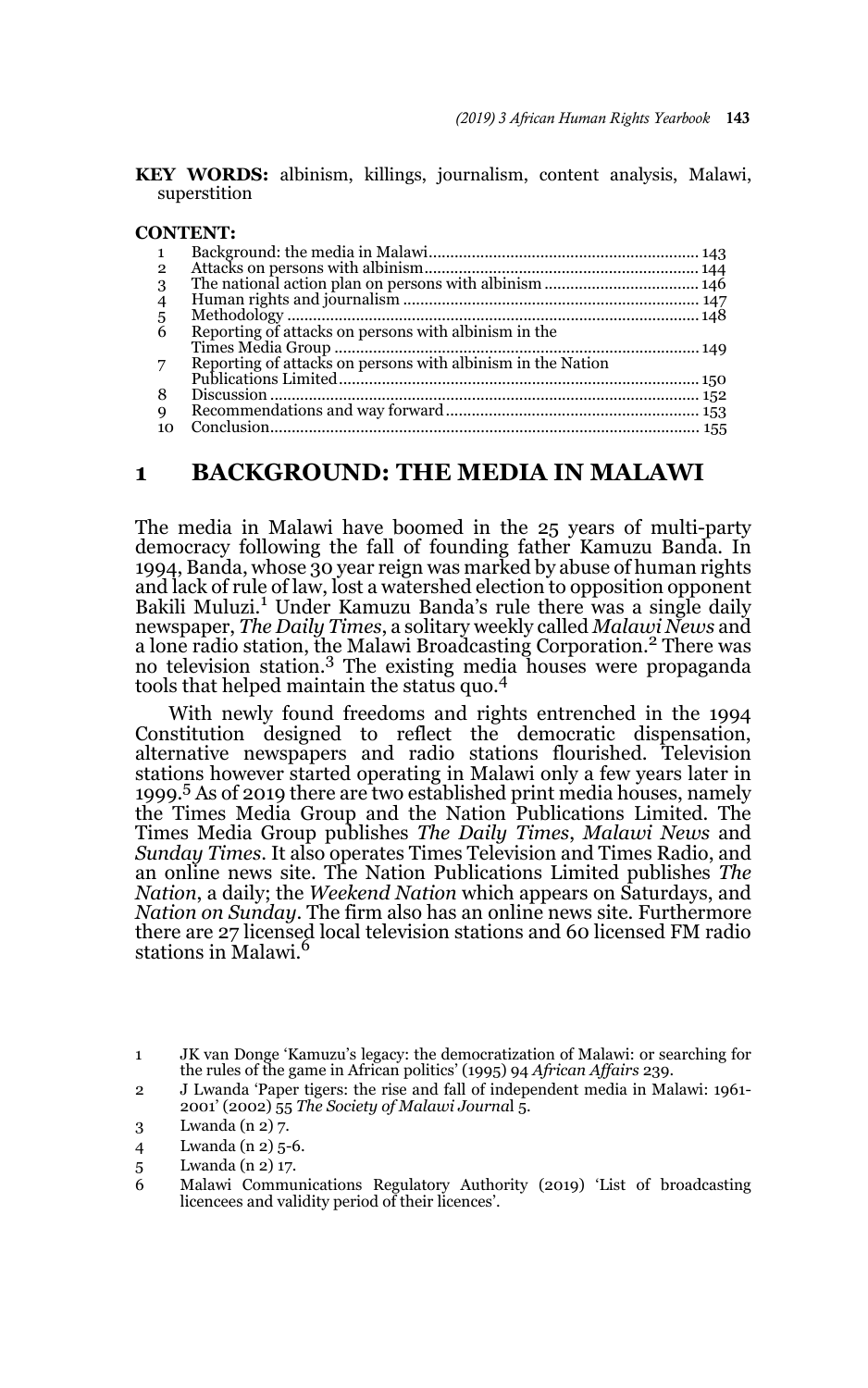The media houses carry largely local content and some of their reportage concerns human rights or democracy issues. Radio stations' phone-in programmes are popular with listeners on these topics. Newspapers have reserved spaces for readers who contribute content in terms of photographs and stories on a wide range of issues including human rights. The allotted spaces go under the banner citizen journalism.

 Concerning ownership and bias, both the Nation Publications Limited and Times Media Group are privately ran and are deemed to be independent in their reportage. As such they are supposed to play a critical role in promoting human rights, democracy and the rule of law. Indeed, the media houses have occasionally fallen foul of the authorities following critical stories. The Times Media Group was shut down in 2018 for allegedly failing to square its tax bill.7 The publisher claimed that the shut-down was a witch hunting following negative<br>reporting about the government.<sup>8</sup> The Nation Publications Limited was at one point barred from carrying government adverts and civil servants were told not to buy or read the company's papers after an outburst against it by former president Bingu wa Mutharika.9 Radio and television stations are mainly privately operated. The exception is the Malawi Broadcasting Corporation whose radio and television stations are seen as biased in favour of whichever party is in government.<sup>10</sup>

#### **2 ATTACKS ON PERSONS WITH ALBINISM**

Although persons with albinism in Malawi have suffered various abuses for years, violence against them became more pronounced five years ago.<sup>11</sup> In 2014, people with albinism in Malawi started to experience greater abuses of their rights.<sup>12</sup> Children and adults were targeted in abductions, killings, maimings and disappearances. Previously such atrocities were recorded in Mozambique and Tanzania.13 In Malawi some sections of the society wrongly believe that persons with albinism have special powers that enable them to defy death.<sup>14</sup> In Tanzania the

- 7 P Kumbani 'MRA seals Times Media Group' 1 June 2018 https://mwnation.com/ mra-seals-times-media-group/ (accessed 27 July 2019).
- 8 L Mughogho 'MRA trashes political interference claims in their action against Times' 2 June 2018 https://malawi24.com/2018/06/02/mra-trashes-politicalinterference-claims-in-their-action-against-times/ (accessed 25 September 2019).
- 9 Nyasa Times 'Don't read the Nation, DPP warns civil servants' 12 March 2012 https://www.nyasatimes.com/dont-read-the-nation-dpp-warns-civil-servants/ (accessed 27 July 2019).
- 10 L Chitsulo 'Report faults MBC on bias' 7 June 2019 https://mwnation.com/ report-faults-mbc-on-bias/ (accessed 27 July 2019).
- 11 Malawi Government *National action plan for persons with albinism in Malawi 2018-2022* (2018) 12.
- 12 'UN condemns attacks on albinos' *The Daily Times* 5 April 2018 3.
- 13 J Chavula 'The muted side of albino killings' 5 January 2016 http://mwnation. com/the-muted-side-of-albino-killings/ (accessed 26 September 2019).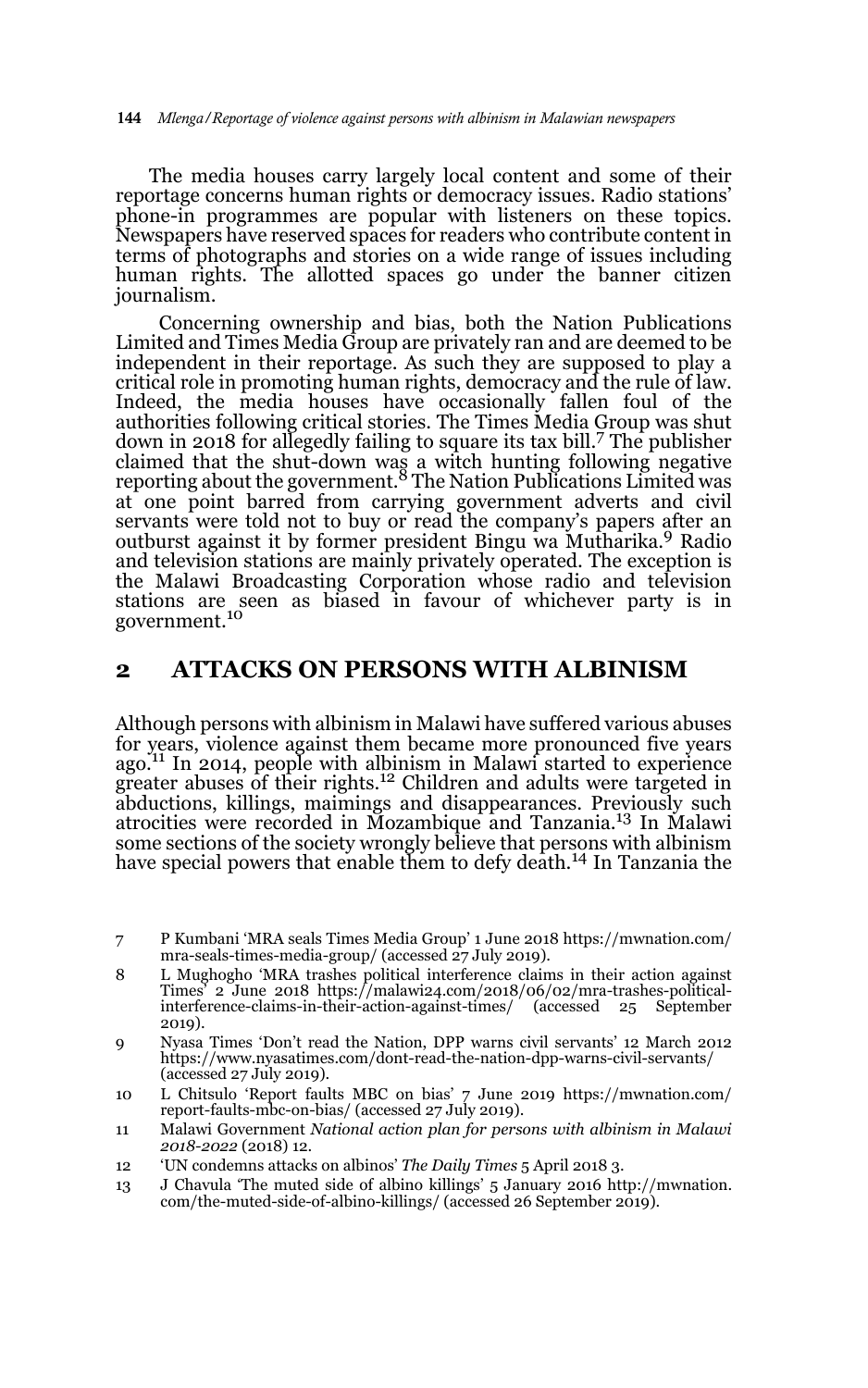superstition is similar and persons with albinism are viewed as 'ghosts' and it is believed in some quarters that they do not die.15 Such false beliefs have spurred attacks on persons with albinism.

Some criminals who attack people with albinism on the African continent hold the belief that their body parts have special powers,<sup>16</sup> and that they bring wealth or good luck when mixed with other charms in voodoo rituals. As a result, people with albinism are being hunted like animals for their body parts in many African countries.

In Tanzania, where the attacks started earlier, over 80 people have been killed.<sup>17</sup> In the same country, the British Broadcasting Corporation (BBC) reported that body parts are coveted by witchdoctors and can fetch up to \$75, 000.<sup>18</sup> Overall, the United Nations estimates that since 2006, 600 attacks have taken place in 28 African countries.19 Tanzania has the highest recorded number of attacks.

In Malawi, about 25 people with albinism including young children have been killed since 2014.20 Many more have been maimed, disappeared or forced into hiding. The population of persons with albinism in Malawi is said to be around 135, 000, according to the 2018<br>National Population and Housing Census.<sup>21</sup> The number is a significant rise from a previous estimate which put it at 17, 000.<sup>22</sup> In Malawi 72 per cent of the victims are children and 28 per cent adults.23 The attacks also include desecration of graves to loot bones of the deceased.

 Some of the perpetrators of the attacks on children are people close to the youngsters such as uncles, aunts and even parents.24 In Malawi, an attack on a young boy in 2018 was carried out by his step father; the

- 14 Ministry of Justice and Constitutional Affairs *Handbook for investigators, prosecutors and magistrates concerning offences against persons with albinism* (2016).
- 15 Under the Same Sun http://www.underthesamesun.com (accessed 15 September 2018).
- 16 G Gondwe 'Amnesty International faults government on albino killings' 7 June 2016 http://mwnation.com/amnesty-intl-faults-government-on-albino-killings/ (accessed 26 September 2019).
- 17 R Velton 'The silent killer of Africa's albinos' 25 April 2017 http://www.bbc.com/ future/story/20170425-the-silent-killer-of-africas-albinos (accessed 20 September 2018).
- 18 Velton (n 17).
- 19 Office of the United Nations High Commissioner for Human Rights *Regional action plan on albinism in Africa -2017 to 2021* (2017) 2.
- 20 'Albino case: 3 pathologists to craft autopsy report' Weekend Nation 23 February 2019 3.
- 21 M Masuku 'Persons with albinism count' 19 June 2019 https://mwnation.com/ persons-with-albinism-count/ (accessed 26 September 2019).
- 22 Masuku (n 21).
- 23 Malawi Government (n 11).
- 24 R Mpaso 'Parents, guardians of missing albinos risk arrest' 9 May 2016' https:// www.times.mw/parents-guardians-of-missing-albinos-risk-arrest/ 26 September 2019).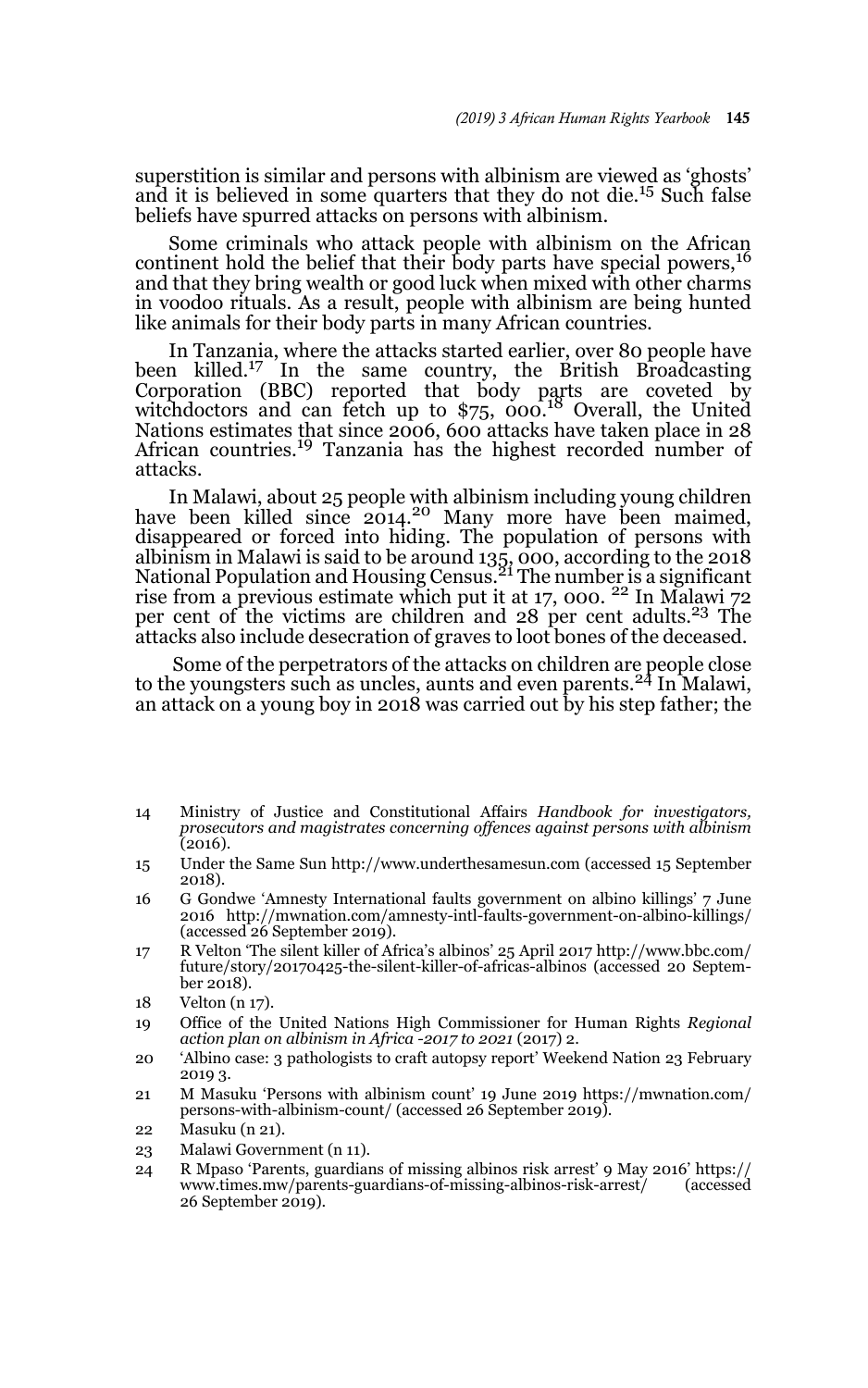boy was given a poisonous substance to assist in his killing.25 Some duty bearers in Malawi are believed to be behind the attacks.<sup>26</sup> Some implicated in the violence include a Roman Catholic cleric, a police officer and a medical worker.<sup>27</sup> The arrest of the three seemed to fuel speculations that some people in influential positions are involved in the abuses. At least one official of the ruling Democratic Progressive Party (DPP) was arrested in 2018 in connection with attacks on persons<br>with albinism.<sup>28</sup>

 In 2017 a ruling party legislator, Bon Kalindo, led a protest in the capital Lilongwe over the apparent inaction by government over the killings. The protest was unusual as at that time Kalindo belonged to the governing DPP. It is rare in a neo-patrimonial Malawi with a<br>predominant subject-parochial political culture,<sup>29</sup> for parliamentarians to demonstrate against the policies of their own party. Politics in the country is dominated by party leaders who are often rich individuals and wield considerable power and influence over followers who are largely passive and obedient. Rather, party members or parliamentarians are more likely to toe the line of those at the top of the political hierarchy. Kalindo therefore showed unprecedented courage to protest against his own party, which was also in government at the time.

 In some instances files for cases on suspects have disappeared from police stations.30 The result has been suspicion of corruption and sweeping under the carpet possible revelations of influential people being connected to the abuses. The Malawian authorities have on their part been insisting that they are working hard to stop the violence against persons with albinism.

# **3 THE NATIONAL ACTION PLAN ON PERSONS WITH ALBINISM**

In 2018, the Malawi government launched its National Action Plan on Persons with Albinism to run up to  $2022<sup>31</sup>$  The Plan is wide-reaching and covers six thematic areas namely: education, awareness raising and training; internal security; investigative research, human rights monitoring and reporting, administration of justice and victim

<sup>25</sup> O Khamula 'Police arrest mother, 4 others over the missing of albino boy' 11 July 2018 http://www.nyasatimes.com/police-arrest-mother-4-others-over-the-miss ing-of-albino-boy/ (accessed 20 September 2018).

<sup>26</sup> L Mkandawire 'NGOs want albino inquiry' 4 January 2019 https://mwnation. com/ngos-want-albino-inquiry/ (accessed 26 September 2019).

<sup>27 &#</sup>x27;Priest arrested over albino killing' *The Nation* 17 April 2018 1.

<sup>28</sup> Nyasa Times 'DPP governor, two others arrested over missing albino in Phalombe' 17 July 2018 http://www.nyasatimes.com/dpp-governor-two-others-arrestedover-missing-albino-in-phalombe/ (accessed 19 September 2018).

<sup>29</sup> A Tostensen *Malawi: a political economic analysis* (2017) 19.

<sup>30 &#</sup>x27;Albino case files are missing-MP' *The Daily Times* 11 May 2018 5.

<sup>31</sup> Malawi Government (n 11).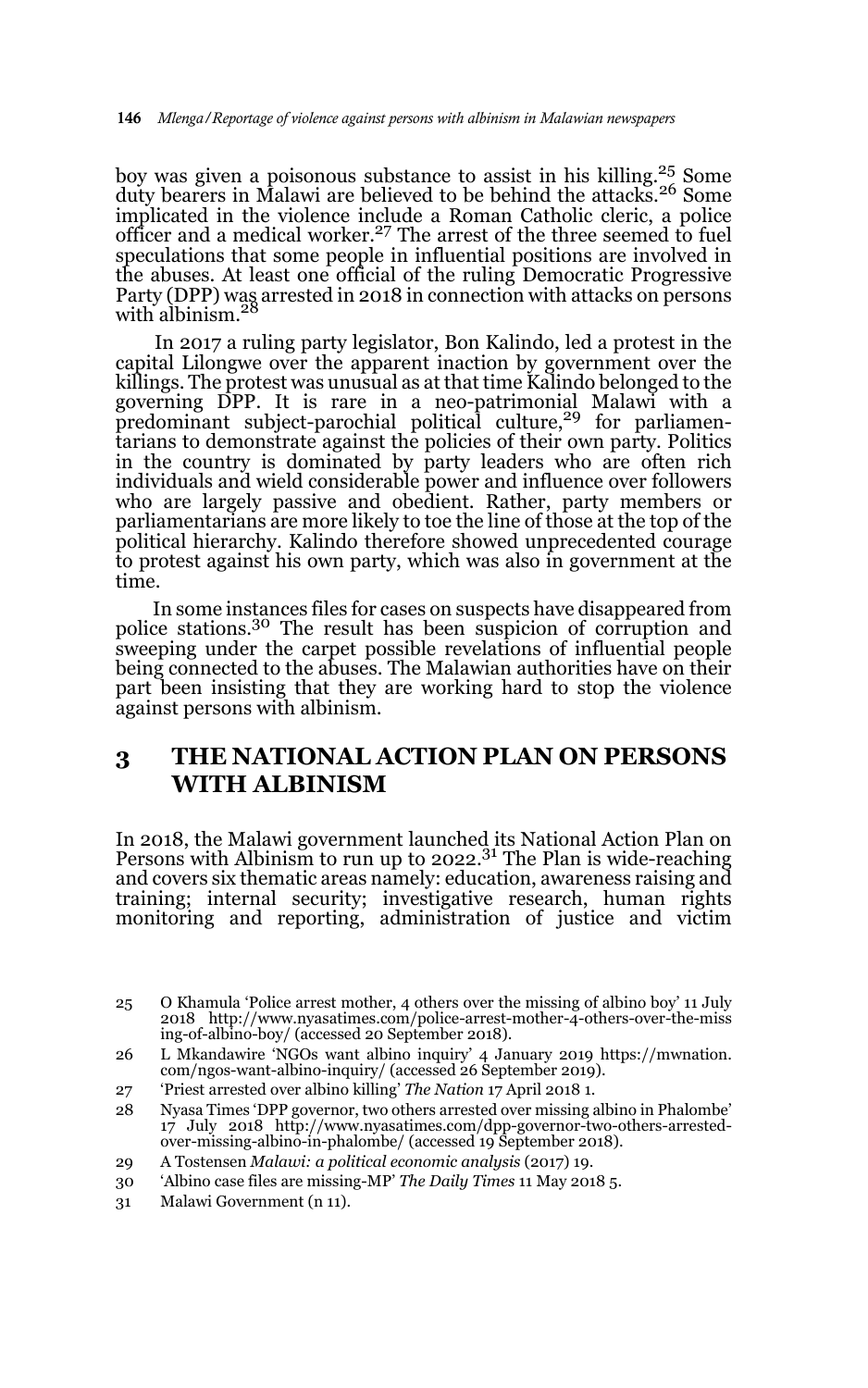assistance, legislation, and empowerment of persons with albinism through the Association of Persons with Albinism in Malawi.

 This article focuses on the role of media which is part of the aspect of awareness raising. The National Action Plan suggests positive media reporting, civic education and empowerment through knowledge for parents and guardians of children with albinism.<sup>32</sup> This is for the purpose of attitudinal and behavioural change. Therefore, the paper will focus on how the Times Media Group and Nation Publications Limited have reported on issues involving persons with albinism. The Times Media Group and Nation Publications Limited are the biggest and only established print media houses in Malawi. Smaller newspapers emerge during election times and disappear soon after the polls, as they seem to be established specifically for political purposes. Hence it was practical to only target the two media houses. The article discusses the role of investigative reporting especially in so far as it could contribute to promoting and protecting the rights of persons with albinism.

### **4 HUMAN RIGHTS AND JOURNALISM**

It is widely postulated that human rights is not a stand-alone field, but is impacted upon by other sectors of society such as politics, law, sociology and even journalism. <sup>33</sup> The media have a role to play in the protection and promotion of human rights by exposing abuses and holding to account duty bearers.

 Media organisations find human rights a news worthy topic because of the emergence of crises, ratification of international treaties as well as democratisation processes across the globe.<sup>34</sup> Nevertheless, the media do not ultimately cover all human rights issues as they select<br>which stories to prioritise.<sup>35</sup> That selection process is influenced by various stakeholders such as politicians, non-governmental organisations and other media entities.<sup>36</sup> The media decide to highlight a particular issue and also are in a position to call for action to be taken.<sup>37</sup>

 However, the reasons why the media do not cover all human rights stories go beyond lack of space, for example in newspapers.<sup>38</sup> Journalists may also fail to investigate human rights abuses because of the threat of lawsuits from targeted individuals or organisations.<sup>39</sup>

<sup>32</sup> Malawi Government (n 11) 18.

<sup>33</sup> E Daly 'Why we need journalism' 2 May 2014 https://www.hrw.org/news/2014/ 05/02/why-we-need-journalism (accessed 27 September 2019).

<sup>34</sup> International Council on Human Rights Policy *Journalism, media and the challenge of human rights reporting (2002)* https://papers.ssrn.com/sol3/pap ers.cfm?abstract\_id=1551305 (accessed 11 July 2019) 16.

<sup>35</sup> International Council on Human Rights Policy (n 34) 17.

<sup>36</sup> International Council on Human Rights Policy (n 34) 15.

<sup>37</sup> International Council on Human Rights Policy (n 34) 15.

<sup>38</sup> International Council on Human Rights Policy (n 34) 116.

<sup>39</sup> D Forbes *A watchdogs guide to investigative journalism* (2005) 52.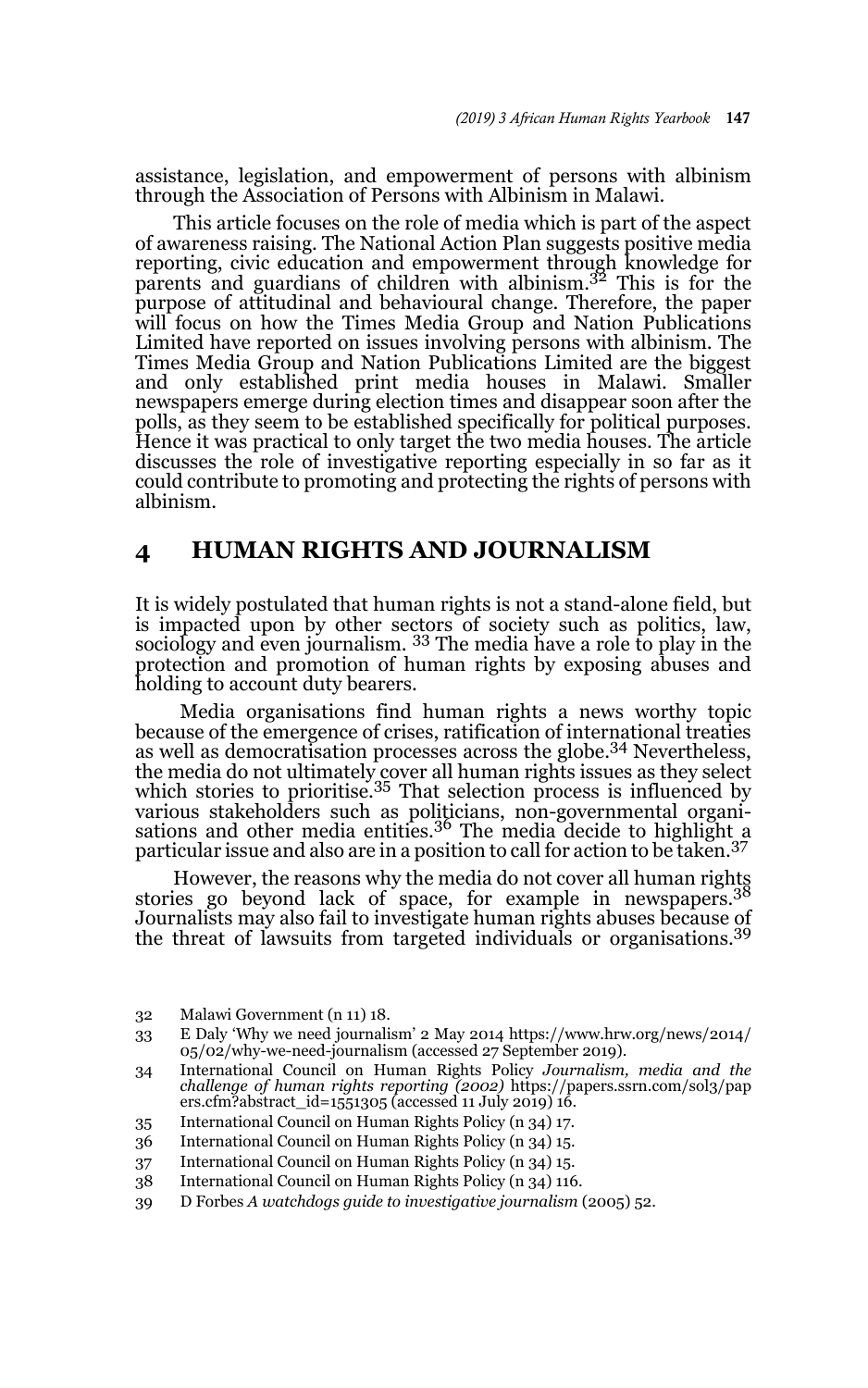Other reasons could be existing links between media houses and the corporate world, which may threaten to withdraw advertisements or sponsorship.40 Journalists miss certain angles of a human rights story because in some countries there is an overemphasis of civil and political rights at the expense of social and cultural rights.<sup>41</sup>

 The way forward could be practising human rights journalism which exposes abuses by nature.<sup>42</sup> That genre of journalism is

a diagnostic style of reporting which offers a critical reflection of the experiences and needs of the victims and perpetrators of (physical, cultural and structural) human rights violations. It attempts to understand the reasons for these violations in order to prevent further violations and to solve current ones in ways that would not produce more violence. Moreover, it is a journalism that challenges, rather than reinforces, the status quo of the dominant voices of global and national societies.<sup>43</sup>

Human rights journalism favours the vulnerable, truth, non-selective reporting and is proactive.<sup>44</sup>

The importance of journalism to human rights can therefore not be overemphasised. It is imperative for journalists to be mindful of the challenges that may induce them to practice selective reporting. Journalists therefore have to prioritise victims of abuses in the news agenda. In doing so reporters need to put truth and the vulnerable as priority areas in writing stories.

### **5 METHODOLOGY**

This article reports on a content analysis analysing 124 newspaper articles published between January 2016 and June 2018 in Malawi. The newspapers targeted are those published by the two major media houses, the Nation Publications Limited and Times Media Group. This time frame was selected as it coincided with a resurgence of attacks on persons with albinism, and it was assumed that journalists would extensively write on the incidents. Furthermore, the stories were seen as a representative sample of how the Times Media Group and Nation Publications Limited cover stories on persons with albinism. Fifty-five of the articles were from the Nation Publication Limited and 69 were from the Times Media Group. The articles were purposively selected for the study in that they carried news concerning attacks on persons with albinism. Specific codes were devised to help analyse the newspapers. The coding sheet had predetermined variables that were presented in the articles.

 The analysis involved finding out what the stories were about, how persons with albinism were represented in the stories, if the persons with albinism were quoted as primary sources or not, and the use of the

44 Shaw (n 42) 109.

<sup>40</sup> Konrad Adenauer Stiftung *Handbook to investigative journalism* (undated) 8-15.

<sup>41</sup> International Council on Human Rights Policy (n 34) 19.

<sup>42</sup> IS Shaw *Human rights journalism: advances in reporting distant humanitarian interventions* (2012) 109.

<sup>43</sup> Shaw (n 42) 107.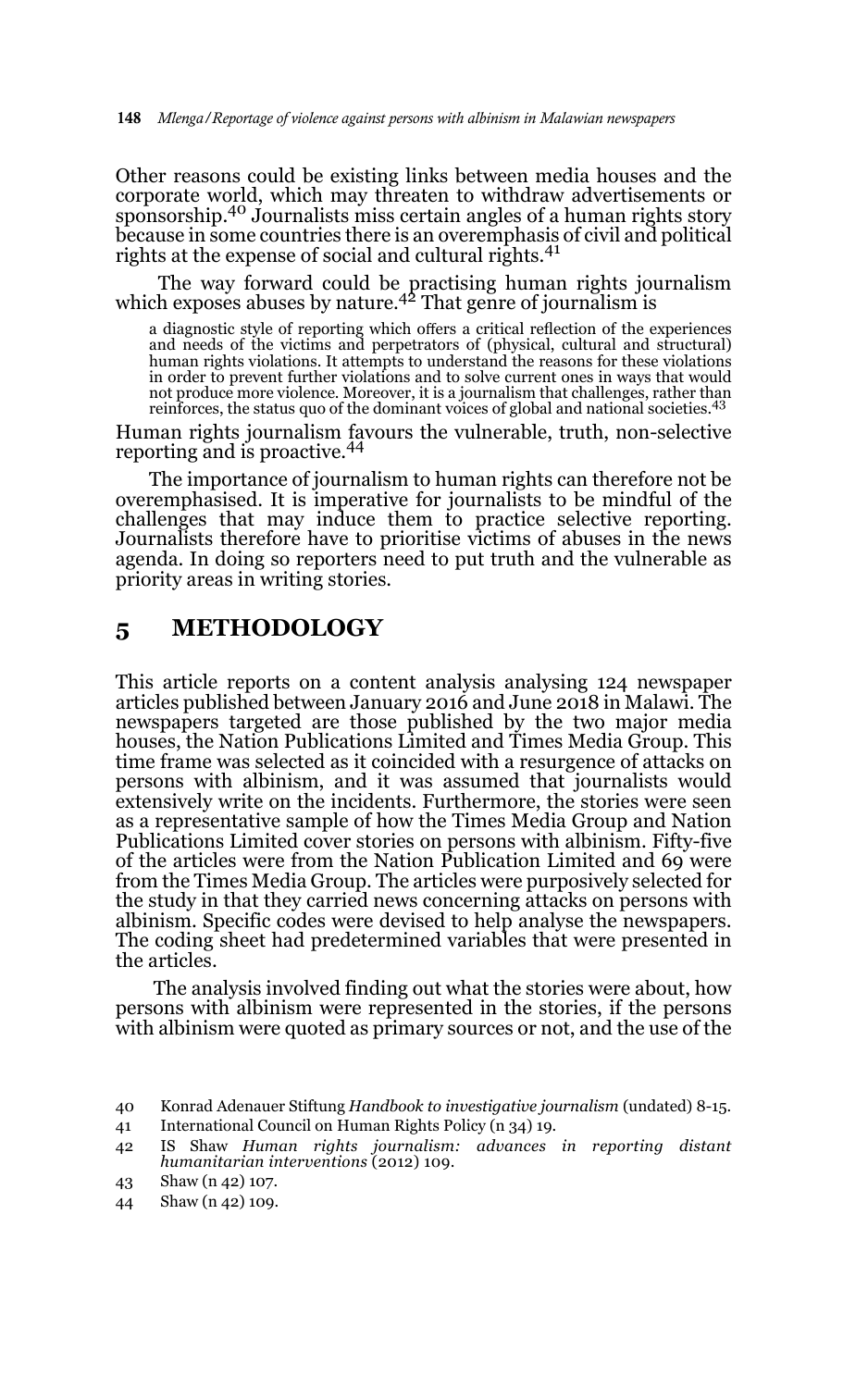word 'albino' in the headlines of the story as that term is not considered respectful or humanising.<sup>45</sup>

 The framing theory underpinned the study to look at how stories on persons with albinism were presented by journalists. The framing theory suggests that the way a text is presented to the audience influences the choices people make on ways to process that information.46 Frames are abstractions that work to organise, or structure message and it is indicated that they influence the way<br>audiences perceive news items.<sup>47</sup> Framing involves selecting some aspects of reality and giving them prominence over others.<sup>48</sup> A frame is an indication to what the source thinks is important in information being relayed to audiences.<sup>49</sup> Therefore, the theory helps make conclusions on how journalists at the Nation Publications Limited and Times Media Group saw as important as they wrote articles on issues concerning abuses against persons with albinism. Furthermore, the theory helps in finding out how the journalists were trying to influence the readers of the papers that their media houses publish.

# **6 REPORTING OF ATTACKS ON PERSONS WITH ALBINISM IN THE TIMES MEDIA GROUP**

In the Times Media Group, the articles were predominantly hard news in that they reported events in a brief manner that was not deeply analytical or critical. In other words, it was presenting facts on what had happened. While 84 per cent of the articles were hard news, 12 per cent displayed an in-depth look at issues surrounding persons with albinism. Four per cent of the articles were opinion pieces or editorials representing the personal views of the editor.

 Looking at the headlines of the stories, the majority of them (94 per cent) used the term 'albino', while 6 per cent did not.<sup>50</sup> These few headlines had wording that did not have to refer to persons with albinism such as; 'Government irks rights activists' or 'Bishops speak on priest's arrest'. Within the article the usage of the word 'albino' had a different frequency. While 68 per cent of the stories did not use the term, only 32 per cent of them used it.

- 47 A Ardèvol-Abreu 'Framing theory in communication research in Spain. Origins, development and current situation' (2015) 70 *Revista Latina de Comunicación Social* 424.
- 48 Ardèvol-Abreu (n 47) 424.
- 49 D Chong & JN Druckman 'A theory of framing and opinion formation in competitive elite environments' (2007) 57 *Journal of Communication* 100.
- 50 Under the Same Sun (n 45).

<sup>45</sup> Under the Same Sun 'Albino versus person with albinism' https://www.underthe samesun.com/sites/default/files/WHY%20WE%20PREFER%20THE%20TERM %20PERSON%20WITH%20ALBINISM.pdf (accessed 30 July 2019).

<sup>46</sup> Masscommtheory.com 'Framing theory' https://masscommtheory.com/theoryoverviews/framing-theory/ (accessed 18 June 2019).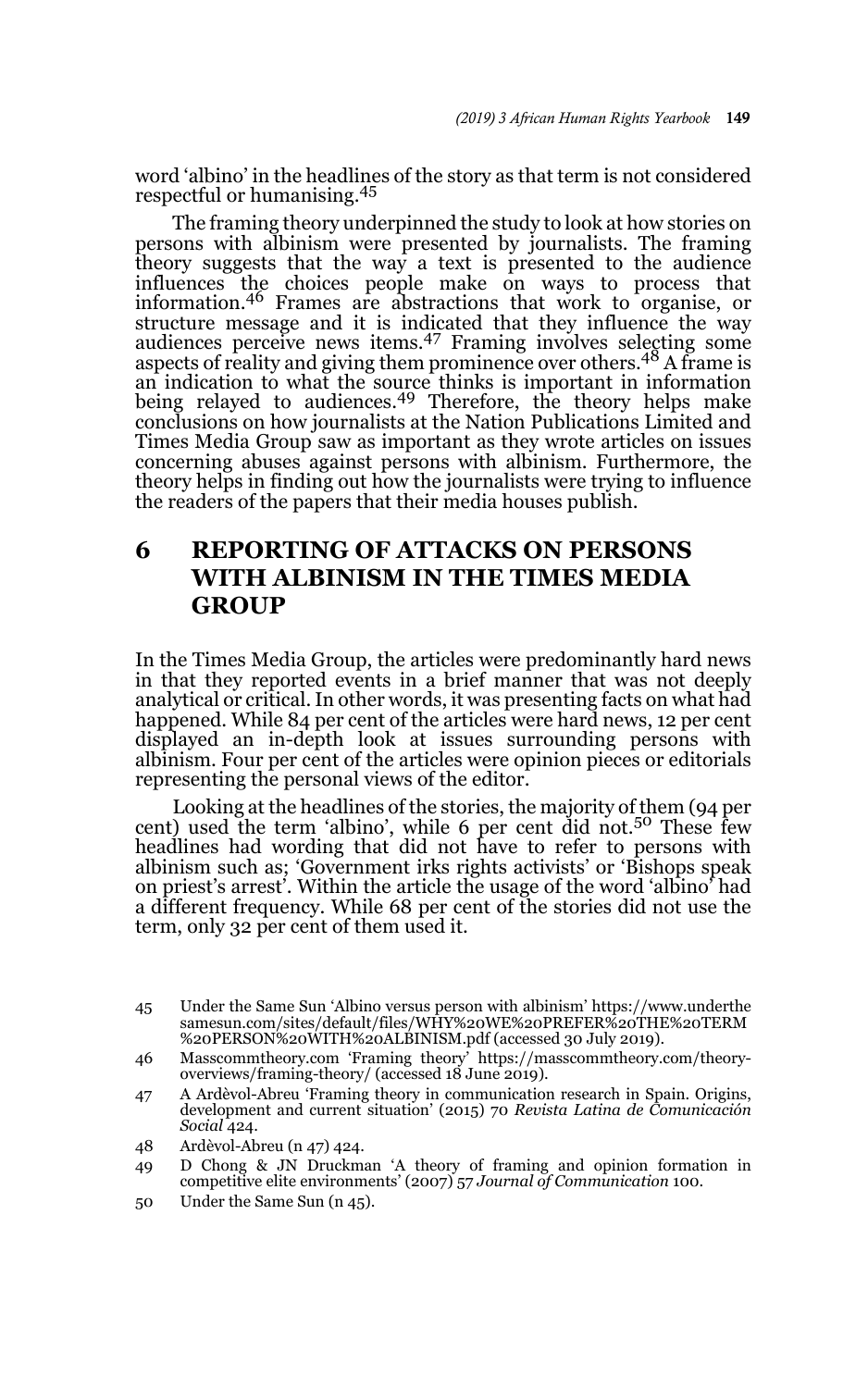On the use of persons with albinism as sources of news, 16 per cent of the articles used them as primary and prominent sources. While 19 per cent of the articles used persons with albinism as secondary and non-prominent sources. The majority of the stories (65 per cent) quoted other sources and not persons with albinism.

 As far as topics or themes in the stories are concerned, the analysis indicated that the Times Media Group reported most general issues or events concerning persons with albinism, with a percentage of 17. These included general public declarations or marches to highlight abuses. The second most reported issue (14 per cent) was condemnation of violence against persons with albinism. The least reported topics were on the arts as a form of fighting against abuses, appeals for assistance, achievements or rights issues, each with a percentage of less than one.

 Regarding whether the stories cited various rights, freedoms or human rights instruments, only 17 per cent of the articles did that, and 83 per cent failed to do so. Mostly the articles mentioned the right to life and right to education. The documents mentioned were largely local in nature, referring to the Malawi Constitution and hardly any international treaties. Only two stories were framed in a manner that was seen as tackling stigma surrounding persons with albinism and helping in overcoming such a vice. That represented a meagre 3 per cent, with 97 per cent of the stories being written in a manner that did not fight against stigma.

 Another variable concerned how the newspapers portrayed persons with albinism as either helpless victims needing 'salvation' from the society, or victors over circumstances and being achievers. The Times Media Group stories mainly portrayed persons with albinism as helpless victims (60 per cent), and only 1 per cent of the stories portrayed them in a positive manner. The remaining 39 per cent of the articles were neutral in nature.

# **7 REPORTING OF ATTACKS ON PERSONS WITH ALBINISM IN THE NATION PUBLICATIONS LIMITED**

The findings concerning reporting in the Nation Publications Limited reflect that there are some similarities between the two media houses in the trends concerning all the variables. For example, in the Nation Publications Limited the articles were predominantly hard news (93 per cent) with a few features (7 per cent) and no editorial column. The headlines of all the stories used the term 'albino', despite this term being unacceptable to rights groups. The term was used inside 36 per cent of the stories, but 64 per cent did not contain the word.

 When it comes to using persons with albinism as sources, 16 per cent of the stories used them as primary and prominent sources, while 13 per cent of the stories used persons with albinism as secondary and non-prominent sources. In other words, 71 per cent of the stories used other individuals as sources, meaning that persons with albinism were not quoted.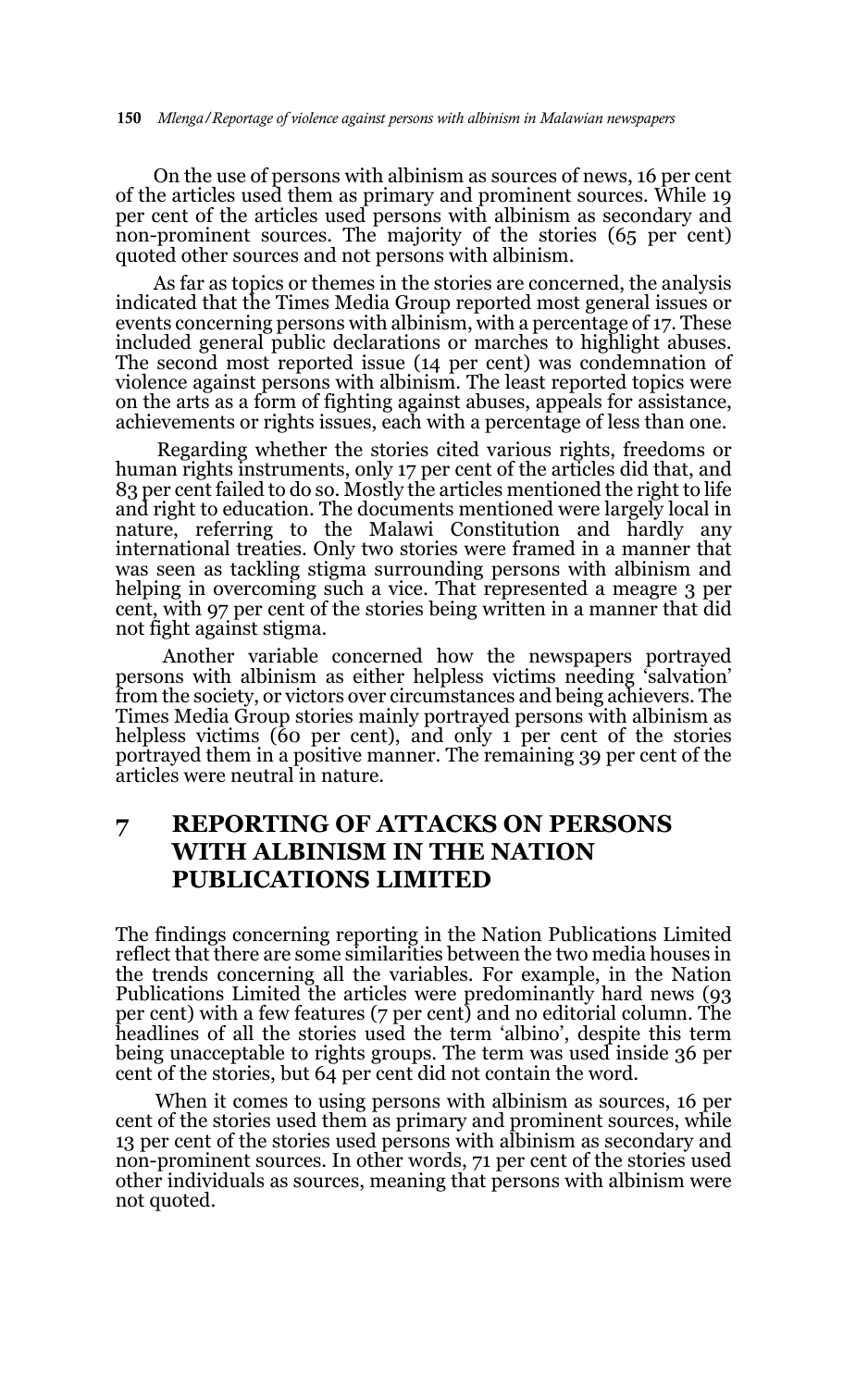On the topics or themes of the stories published by the Nation Publications Limited, the analysis indicates that the most were written on the protection of persons with albinism (16 per cent) followed by condemnation on attacks (13 per cent). The least written about topics were on murder, appeal for help, fashion shows as a means of fighting abuses and indirect attacks on persons with albinism, with a percentage of less than one.

 Looking at stories citing rights, freedom or human rights instruments, 27 per cent of the articles contain such reference and 73 per cent of them did not. Similar to the Times Media Group, the instruments cited were local, and the right to life and right to education were the dominant rights mentioned in the stories.

 Concerning reportage to fight against stigma of persons with albinism, 98 per cent of the stories did not report in such a manner. A mere 2 per cent of the articles were written in a manner that took some position against stigmatisation of persons with albinism. The findings in this variable are very similar to those in the Times Media Group, with corresponding figures of 97 per cent and 3 per cent respectively.

 With regard to portraying persons with albinism as helpless and needing a sort of salvation, or portraying them as victors over situation, the Nation Publications Limited did not have any article that was positive and showing progress in issues of persons with albinism. Forty-five per cent of the stories portrayed them as helpless victims, hence negative, while 55 per cent of the articles were neutral in nature. The analysis on the Nation Publications Limited and Times Media Group are given in table form below:

|                                 | <b>Nation Publications</b><br>Limited<br>(55 articles) | <b>Times Media Group</b><br>(69 articles)       |
|---------------------------------|--------------------------------------------------------|-------------------------------------------------|
| Type of story                   | Hard news: 93%<br>Features: 7%                         | Hard news: 84%<br>Features: 12%<br>Opinion: 4%  |
| Topic or theme                  | Protection of PWA: 16%<br>Condemnation: 13%            | General issues: 17%<br>Condemnation: 14%        |
| 'Albino' in headlines           | 100%                                                   | 94%                                             |
| 'Albino' in story               | 36%                                                    | 32%                                             |
| Citing human rights             | 27%                                                    | 17%                                             |
| PWA used as sources             | Primary sources: 16%<br>Secondary sources: 13%         | Primary sources:16%<br>Secondary sources:17%    |
| Portrayal of PWA                | Negative (Victim): 45%<br>Positive (Victor): 0%        | Negative (Victim): 60%<br>Positive (Victor): 1% |
| Framing to fight stigma Yes: 2% | No: 98%                                                | Yes: 3%<br>No: 97%                              |

### **Table 1: Tabular depiction of reportage on persons with albinism (PWA) in Malawi's print media**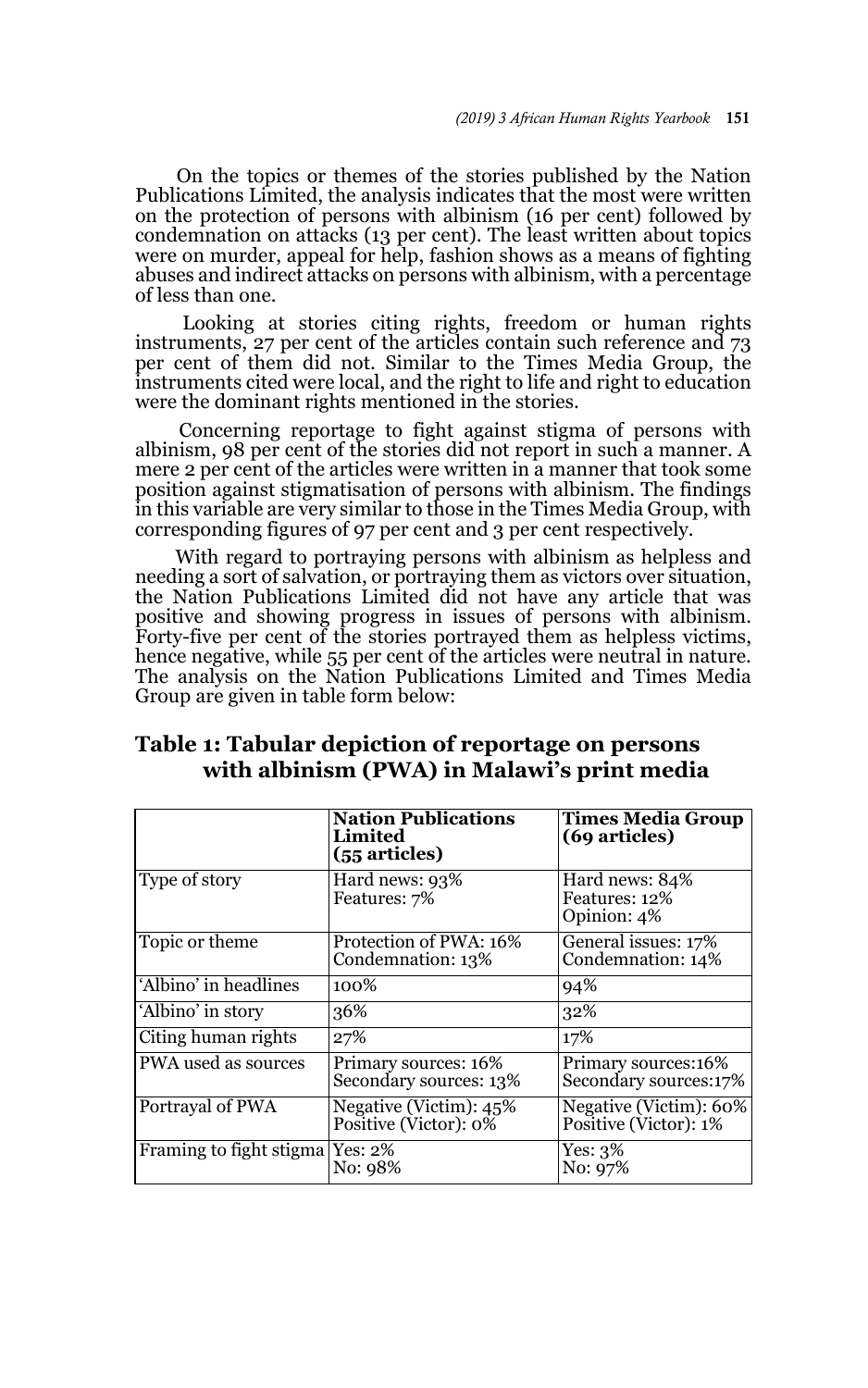152 *Mlenga/Reportage of violence against persons with albinism in Malawian newspapers*

### **8 DISCUSSION**

The International Council on Human Rights Policy claims that journalists confuse issues due to their inadequate understanding of the human rights stories they are covering.51 The organisation states further that human rights stories are reported more, than being covered.52 The Times Media Group and Nation Publications Limited both seem to frame their reportage of the attacks on persons with albinism as general events and not as serious human rights violations. This is seen in the low percentages of stories citing human rights violations. This could be termed as superficial reporting without deep analysis of the issues at hand or connecting them to human rights instruments.

 The contributing factor to the shallow reportage or superficial integration of human rights in the stories of the two media houses could be due to the fact that the majority of stories in the two media houses are hard news, and not editorials or features. However, the journalists could in the background information have attempted to cite the rights and freedoms involved or conventions being contravened. That would have helped in not just reporting the story, but covering it in a more in-depth manner.

 The superficial integration of human rights in the reportage of attacks on persons with albinism could be a factor in why there is little or no framing of the articles to fight stigma surrounding persons with albinism. Framing stories in such a way is a deliberate task and requires an effort to research information that would achieve that goal. The scanty connection to human rights could also be a factor behind the portrayal of persons with albinism largely as helpless victims and not in a positive manner as persevering despite difficult circumstances. The journalists do not write stories focusing on normalcy and achievements in society of persons with albinism. Publishing such articles might help reduce stigmatisation and the spread of myths against persons with albinism. Establishing the link between shallow reporting of the stories and portrayal or framing of the stories is beyond the scope of this article, and so needs further investigation.

 It is worth noting that both media houses overwhelmingly used the term 'albino' in the headlines of their stories. Within their articles there is also extensive use as over a third of the stories used the term which is offensive to persons with albinism. Reporters and perhaps editors at the Nation Publications Limited and Times Media Group seem unaware that the word 'albino' is unacceptable by advocacy groups, by using it within the headlines. However, with the published stories the use drops sharply indicating possible knowledge that it should be avoided. This is shown by the fact that the Nation Publications Limited had 100 per cent use of the offensive term 'albino' in their headlines while the Times Media Group used it 94 per cent of the times. However,

<sup>51</sup> International Council on Human Rights Policy (n 34) 19.

<sup>52</sup> International Council on Human Rights Policy (n 34) 116.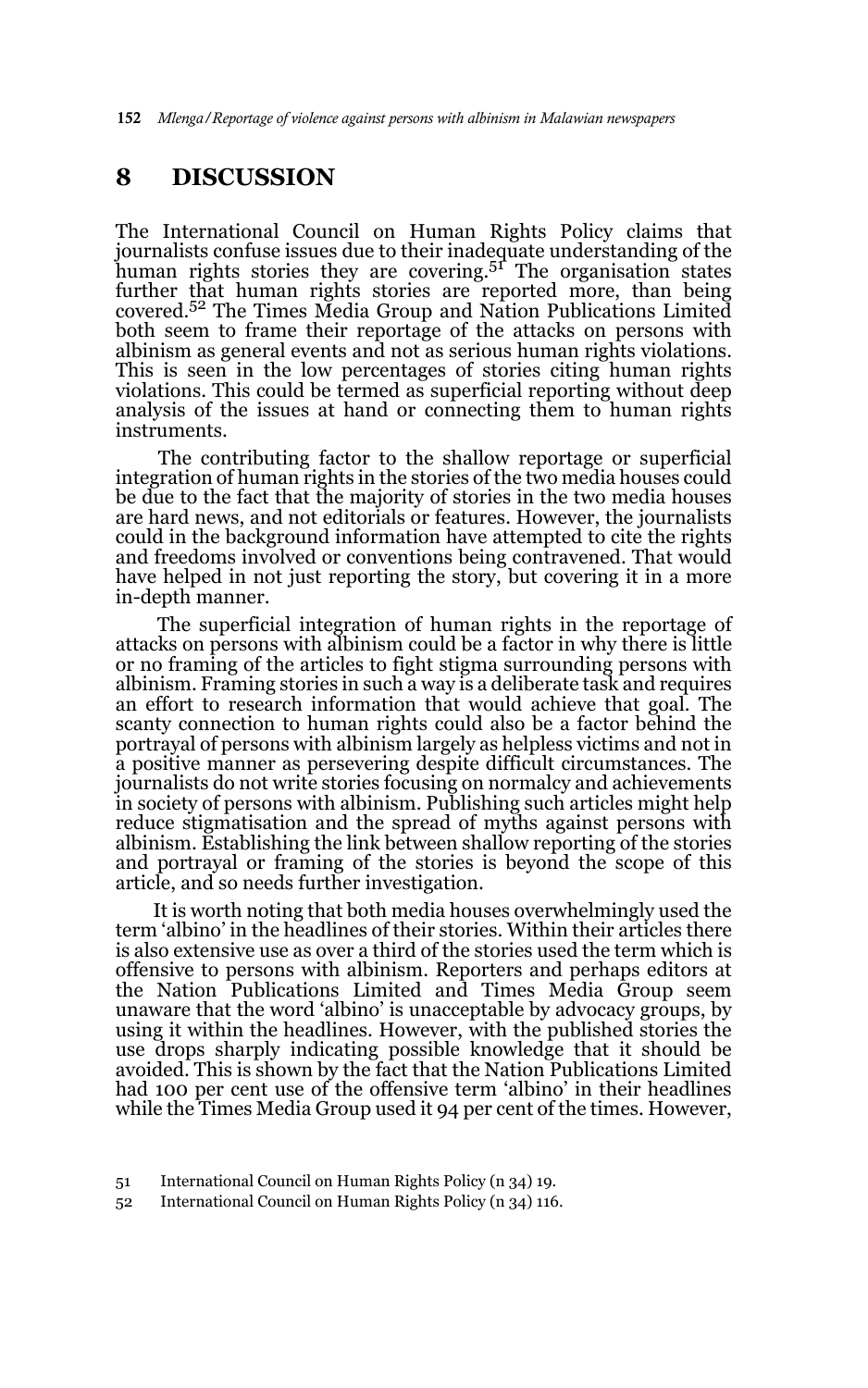within the articles, the Nation Publications Limited usage of the word declined to 36 per cent while that of the Times Media Group fell to 32 per cent, The media houses could do well to find ways of entirely abstaining from using the term in their headlines and articles.

 The scanty portrayal of persons with albinism in a positive manner as triumphant over circumstances or achievers is reflected in the little use of them as sources of news in the articles. About 60 per cent of the stories do not use persons with albinism at all as sources. This is a disservice to any effort to promote the status of the individuals as normal, achievers or productive members of the society. This is not to deny the threat persons with albinism face daily in Malawi and in other parts of sub-Saharan Africa. But there seems to be an overemphasis on portraying them as helpless and hapless victims who cannot or do not contribute to national development. Using persons with albinism more as sources of news could help in efforts demystifying them as 'ghosts' or supernatural beings that do not suffer death.

 By putting the spotlight more on the achievements and progress of people with albinism, the kind of topics or themes covered in the two media houses could probably change from the current scenario which is largely condemnation of attacks or protection measures. While it is imperative to report, expose and condemn the abuses, there is need for more balance. After the naming and shaming, there is need to help break the cycle of stigmatisation and what this article would term as 'mythisation' of persons with albinism. That could be achieved by journalists putting more focus on articles that are analytical, critical and challenging the status quo surrounding persons with albinism. Failure to do so helps perpetuate abuses.

 Connecting the framing theory to findings of the study, it appears that the two media houses did not see destigmatisation as important nor did they try to influence a change of attitude among readers. The results indicate that what they saw as important was protecting persons with albinism and condemning the attacks.

 The reportage in both the Times Media Group and Nation Publications Limited does not help in promoting the National Plan on Persons with Albinism in Malawi which runs from 2018 to 2022. As already discussed above, one of the thematic areas of the Plan concerns awareness and requires the media to write positive reports to help in attitude change among people regarding persons with albinism. The reportage in the two media houses largely focuses on negative elements and not on helping in eradicating stigmatisation. Journalists need to realign themselves and help in the implementation of the Plan.

### **9 RECOMMENDATIONS AND WAY FORWARD**

 Could the solution to the conundrum be 'human rights journalism' that favours victims of abuses and challenges the status quo?53 It could be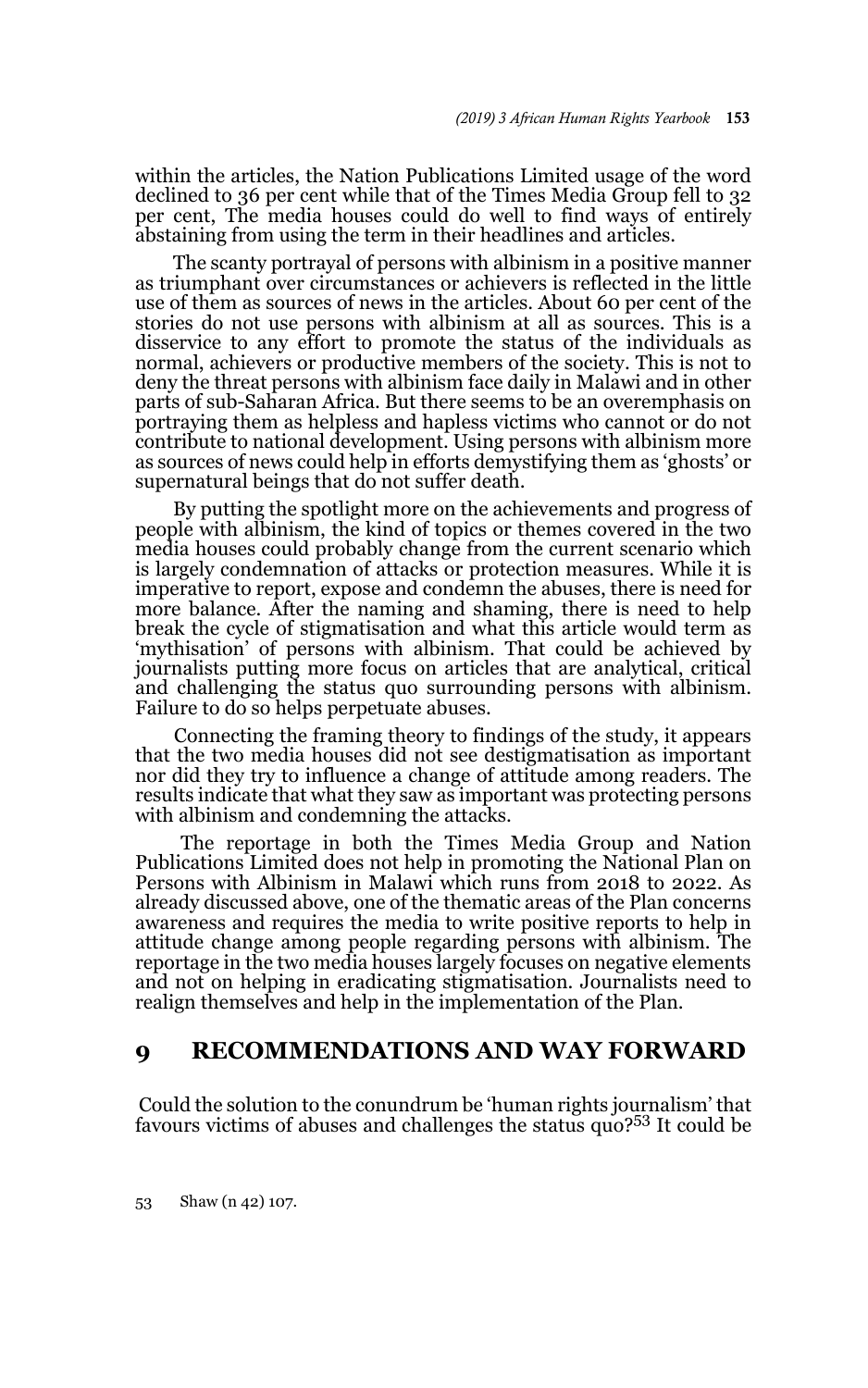quite a task for Malawian journalists to adopt the concept in a wholesale manner, either due to lack of capacity or adequate knowledge of human rights. A more thorough study has to be conducted to confirm knowledge levels of human rights instruments among journalists in Malawi. However, it could be a step forward to look at some aspects of human rights journalism such as its holistic problem-solving approach or its bias towards the vulnerable.

 Moving forward, journalists in Malawi could write more in-depth and better stories concerning persons with albinism by having editors insist that every article should reflect the requisite rights, freedoms, local or international instruments. That would also help in giving visibility to the story as a rights issue. What that requires is easing access to human rights instruments in newsrooms. Again, this is another area of possible study as knowledge is not readily available on how easy it is to access human rights documents whether in hard copy or online in media houses in Malawi.

 Furthermore, through proper training on reporting human rights related stories, journalists' capacity could be enhanced. One tertiary institution, the Malawi Institute of Journalism, has a human rights module. But its focus is largely providing knowledge on the development and current status of human rights in Malawi and beyond. It does not zero in on how to write or effectively produce a human rights piece. There is therefore a need for journalism training institutions to shift attention to giving students or practicing journalists skills to that end.

 Linked to the point of training is promotion of niche reporting. In the current set up of tertiary institutions offering journalism programmes in Malawi, there is little emphasis on specialised reporting courses. Initiatives to promote niche reporting could help in focusing on human rights and how to report the field. The challenge for such growth in portfolios of institutions is funding. To have such specialised modules, colleges and universities would need experts in the field to deliver lessons and other resources to facilitate the learning process. With countries such as Malawi perennially struggling economically, possible solutions could be networking with international funding organisations or institutions.

 Investigative journalism has a role to play in fighting the abuses against persons with albinism. There are two issues that seem to complicate efforts in tackling the violence. The first is reported missing of case files of suspects, a fact that was disclosed in Parliament in 2018.54 The other is failure to track down and bring to justice buyers of body parts.55 Those arrested in connection with killings or maimings of persons with albinism in Malawi claim that the market is in Mozambique. But suspects in Mozambique claim the market is in Malawi. Investigative journalism should dig deeper, and try to expose secrets and issues that are of public interest.56 Hence journalists could

<sup>54</sup> *The Daily Times* (n 30) 5.

<sup>55 &#</sup>x27;The mysterious market of albino bones' *The Daily Times* 12 January 2017 33.

<sup>56</sup> Forbes (n 39) 6.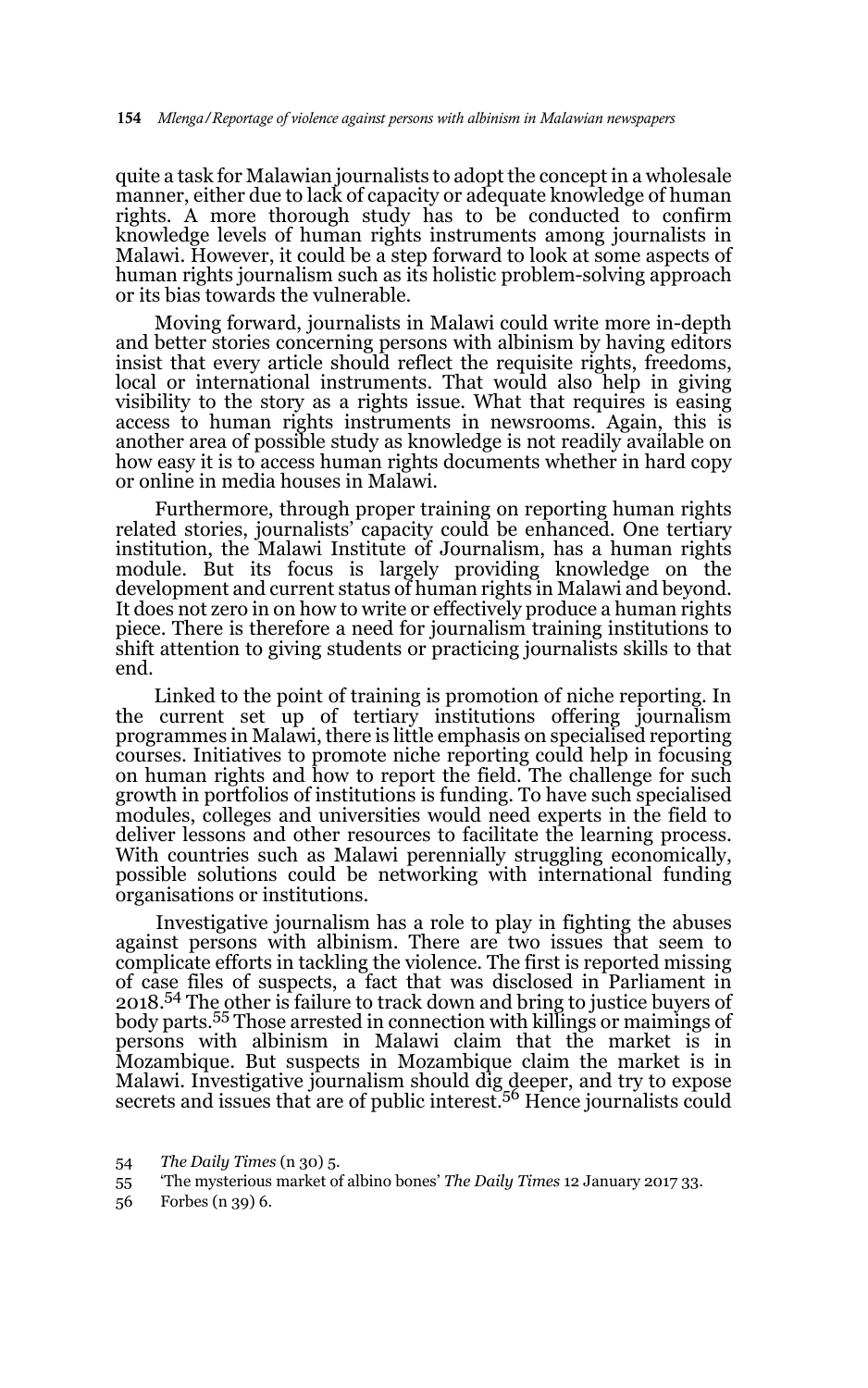probe and try to lay bare how case files can disappear, why and for whose benefit. Similarly, investigative reporting can be useful in helping track down the market for body parts.

 The Malawian authorities seem to play down the existence of such markets. Police officials have in the past alleged that there are no buyers of body parts for persons with albinism.57 Therefore there is an urgent need to establish the facts. A suspect who alleged to know who was behind the killings of persons with albinism in Malawi and the buyers died in police custody.58 A post mortem report indicated that the suspect, Buleya Lule, had succumbed to torture in a police cell.<sup>59</sup>

 Considering that the media has an important role to play in advancing certain agenda by framing stories in a particular manner, it is envisaged that human rights standards would improve in Malawi if the two publishers improve their coverage of pertinent issues. Promoting human rights standards at a national level could contribute to lifting these levels on a continental stage.

## **10 CONCLUSION**

The main print media houses in Malawi, the Times Media Group and Nation Publications Limited, do not have in-depth reporting of issues to do with persons with albinism. The firms mainly do event-based reporting (hard news) and very few features that are critical and analytical. The published articles are not framed in a way that helps fight stigma and myths surrounding persons with albinism.

 The majority of stories published by the Nation Publications Limited and Times Media Group do not use persons with albinism as sources. Furthermore, the portrayal of such individuals is negative and as helpless victims. The media houses extensively use the term 'albino', which is unacceptable to advocacy groups, and the majority of stories do not cite relevant rights, freedoms or human rights instruments. The reportage is contrary to the aspirations of the Malawian National Action Plan on Persons with Albinism which calls for positive portrayal to help in attitude change in communities.

 The way forward could be the training of journalists to cover stories in an in-depth manner and not just report human rights issues superficially. Editors have a role to stress the reference of rights in human rights stories and providing easy access to human rights instruments. Training institutions need to have specialised modules on coverage of human rights. Linkages with international funding agencies could help make available resources for training institutions to have specialised courses on human rights.

<sup>57 &#</sup>x27;Puzzle in albino body tissue market' *The Daily Times* 10 January 2018 33.

<sup>58</sup> S Chitete 'Police to probe Lule's death' 28 April 2019 https://mwnation.com/ police-to-probe-lules-death/ (accessed 8 August 2019).

<sup>59</sup> G Muheya 'Autopsy confirms Buleya Lule was killed: tortured in a Malawi police 17 April 2019' https://www.nyasatimes.com/autopsy-confirms-buleya-lule-waskilled-tortured-in-malawi-police-cell/ (accessed 8 August 2019).